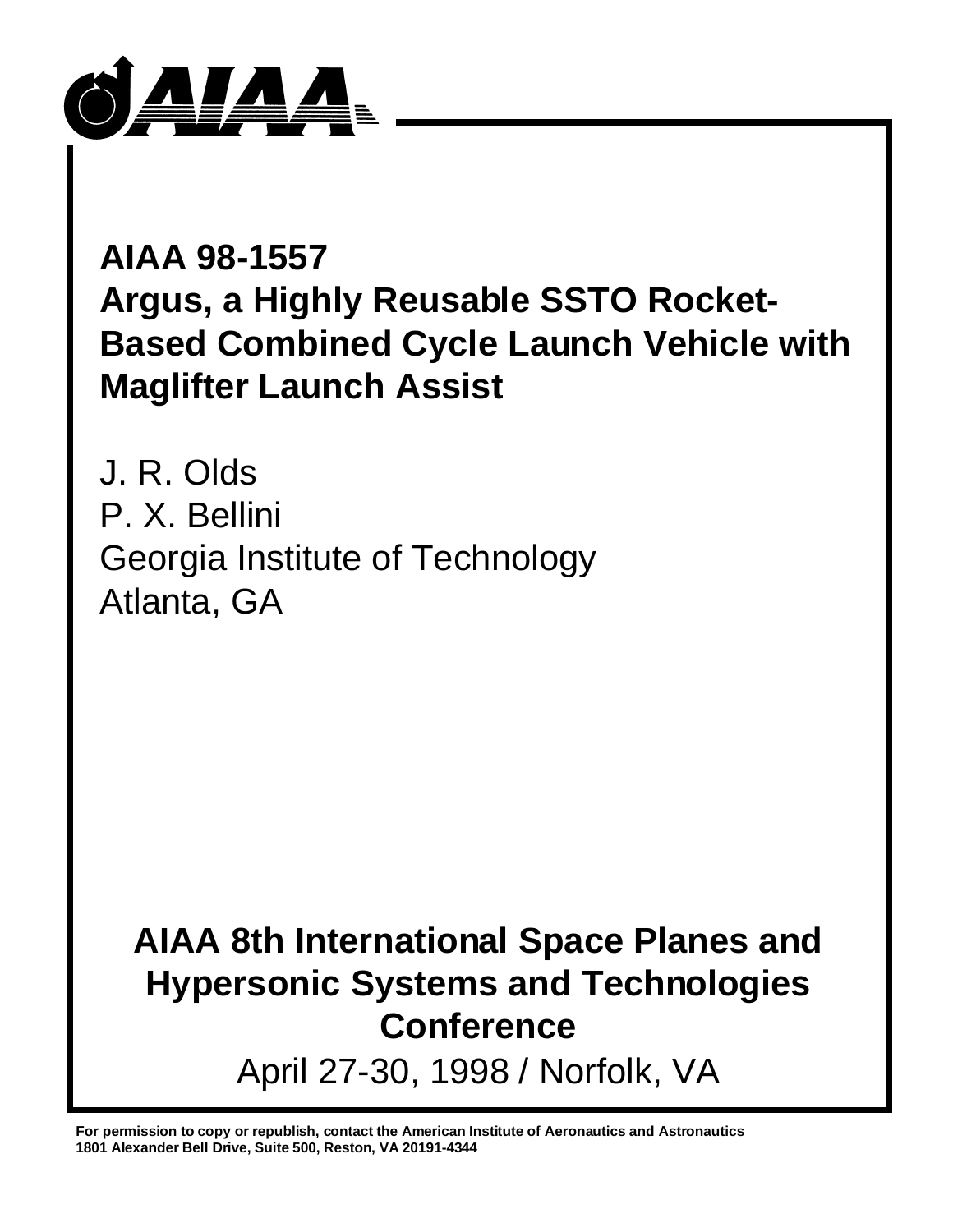# **Argus, a Highly Reusable SSTO Rocket-Based Combined Cycle Launch Vehicle with Maglifter Launch Assist**

John R. Olds† Peter X. Bellini†† Space Systems Design Laboratory School of Aerospace Engineering Georgia Institute of Technology, Atlanta, GA 30332-0150

## **ABSTRACT**

This paper summarizes the results of a conceptual design study that was performed in support of NASA's recent Highly Reusable Space Transportation study. The *Argus* concept uses a Maglifter magneticlevitation sled launch assist system to accelerate it to a takeoff ground speed of 800 fps on its way to delivering a payload of 20,000 lb. to low earth orbit. Main propulsion is provided by two supercharged ejector rocket engines. The vehicle is autonomous and is fully reusable. A conceptual design exercise determined the vehicle gross weight to be approximately 597,250 lb. and the dry weight to be 75,500 lb. Aggressive weight and operations cost assumptions were used throughout the design process consistent with a second-generation reusable system that might be deployed in 10 - 15 years. Drawings, geometry, and weights of the concept are included.

Preliminary development, production, and operations costs along with a business scenario assuming a price-elastic payload market are also included. A fleet of three *Argus* launch vehicles flying a total of 149 flights per year is shown to have a financial internal rate of return of 28%. At \$169/lb., the recurring cost of *Argus* is shown to meet the study goal of \$100/lb. - \$200/lb., but optimum market price results in only a factor of two to five reduction compared to today's launch systems.

#### **NOMENCLATURE**

g acceleration of gravity  $(32.2 \text{ ft/sec}^2)$  $I_{sp}$  specific impulse (sec.) ∆V velocity change, 'delta V' (ft/sec.)

## **BACKGROUND**

In an effort to identify technologies and vehicle concepts that have the potential to significantly reduce the high cost of access to space, NASA recently conducted the Highly Reusable Space Transportation (HRST) study [1, 2]. The study investigated a number of near-term, far-term, and very far-term launch vehicle concepts with the goal of identifying a technology development path that could reduce the recurring costs of launching 20,000 lb. – 40,000 lb. payloads to low earth orbit (LEO) for under \$200/lb. The HRST study was conducted in two phases from 1995 to 1997. Among the concepts investigated were all-rocket single-stage-to-orbit (SSTO) concepts, concepts with launch assist, rocket-based combined cycle (RBCC) concepts, advanced expendable vehicles, and more far term ground-based laser powered launchers [2]. The *Argus* concept outlined in this paper was one of the concepts proposed.

The notion of an advanced HRST-class launch vehicle using a magnetic-levitation track for launch assist and employing two supercharged ejector ramjet (SERJ) engines and a single LOX/LH2 tail rocket for main propulsion was first suggested to the lead author by Mr. Bill Escher and Mr. John Mankins of NASA Headquarters. At a private meeting at NASA – Langley during the spring of 1995, Escher and Mankins outlined the concept with a simple sketch and an overall notion of how the vehicle would be flown,

<sup>†</sup>  *- Assistant Professor, School of Aerospace Engineering, senior member AIAA.*

<sup>††</sup> *- Graduate Research Assistant, School of Aerospace Engineering, student member AIAA.*

Copyright ©1998 by John R. Olds and Peter X. Bellini. Published by the American Institute of Aeronautics and Astronautics, Inc. with permission.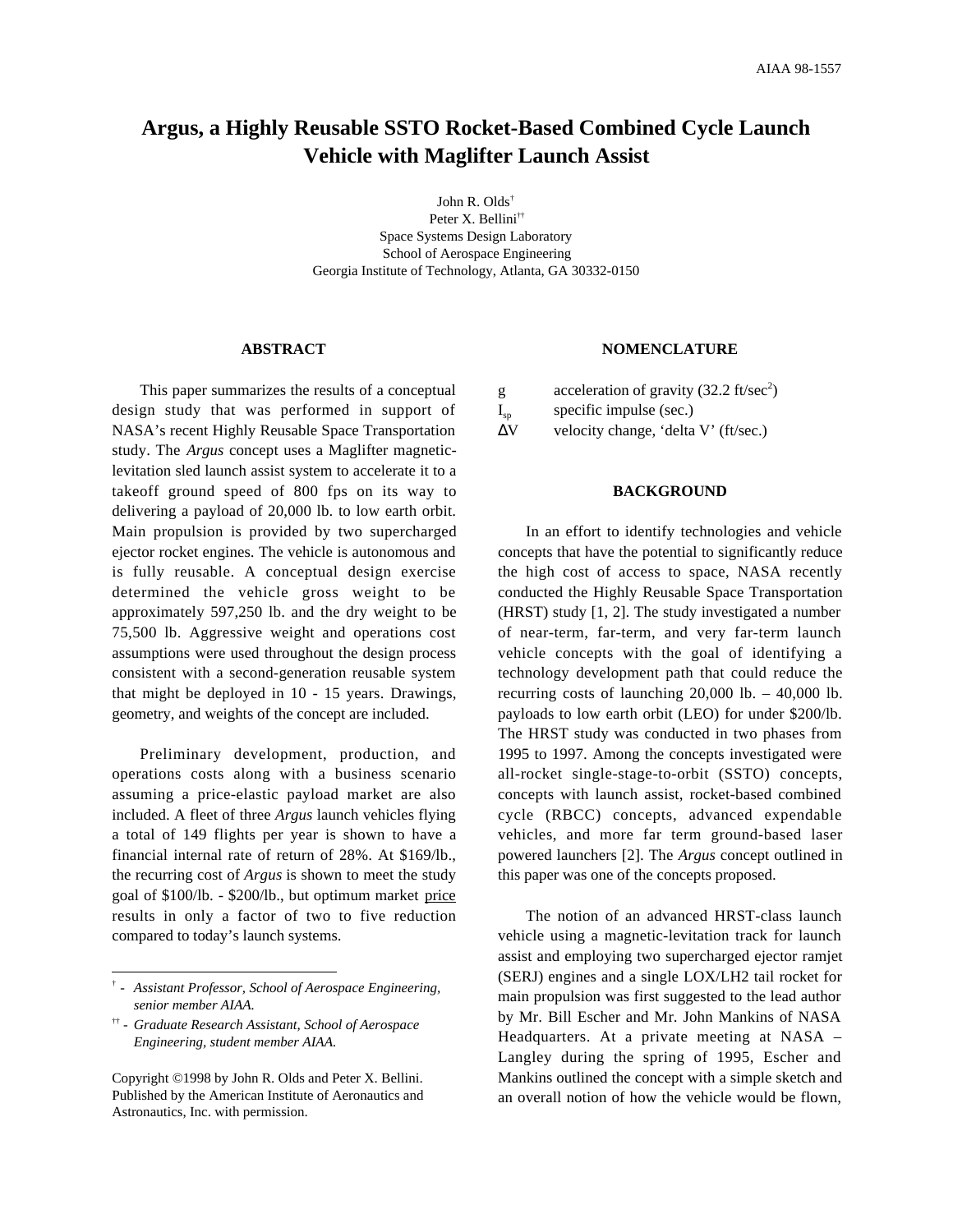rough propulsion mode transition points, payload mass, etc. A subsequent conceptual performance determination and vehicle sizing exercise was performed by the lead author (then at North Carolina State University) for HRST phase 1. This exercise determined vehicle aerodynamic characteristics, ascent performance, mass properties, heating, propulsion system performance, and final geometric dimensions. Small modifications to the original concept outlined by Escher and Mankins were made as required (e.g. a slight increase in vehicle fineness ratio to reduce drag and a reduction in wing area to save weight).

The resultant concept, simply called *SERJ RBCC with Maglifter*, was presented as a 'thought starter' at the HRST Technical Interchange Meeting in July 1995 and is given in Fig. 1. The vehicle was sized to deliver a 20,000 lb. cargo to LEO after making use of an 800 fps launch assist velocity at the end of a sea level, horizontal mag-lev track. The tail rocket was a generic LOX/LH2 staged combustion rocket with a vacuum  $I_{\rm{sn}}$ of 455 sec. The vehicle had no crew cabin and operated autonomously. Transition from the SERJ RBCC engine to the tail rocket occurred at Mach 6 (peak ramjet speed).



**Fig. 1. SERJ RBCC with Maglifter Concept from HRST Phase 1.**

Among the recommendations from the phase 1 concept definition was to eliminate the redundant tail rocket and instead rely solely on the built-in rocket mode of the SERJ engine. Along with several specific trade studies on the vehicle ascent profile, a full life cycle cost and economic analysis on the modified concept was also recommended. These changes were

implemented during a HRST phase 2 study by the lead author (now at Georgia Tech) and a team of graduate students in the Aerospace Engineering school lead by the second author. This modified concept has been named *Argus*. *Argus* has subsequently been evaluated as one of the more promising concepts to emerge from the HRST study [2].

#### **BASELINE ARGUS CONCEPT**

#### **Argus System Overview**

*Argus* is designed to be a low cost cargo delivery system to LEO. A magnetically-levitated sled (Maglifter) is used to provide an initial ground-based launch assist. LOX/LH2 supercharged ejector ramjet engines provide the main motive power to the vehicle. These engines operate in supercharged ejector, fanramjet, ramjet, and pure rocket modes during ascent and can provide several minutes of powered loiter time during landing. The baseline configuration can deliver a 20,000 lb. payload to a 100 nmi. circular, 28.5 deg. inclination orbit from Kennedy Space Center and approximately 11,100 lb. to the International Space Station (ISS). For additional revenue, a 'passenger module' can replace the payload in the payload bay to transport up to six passengers to orbit and back. In an operational system, a fleet of three vehicles can fly 149 flights/yr. and achieve a favorable return on investment of 28%. Aggressive weight and cost assumptions were used throughout the analysis.

As sized to deliver a 20,000 lb. payload to LEO, the baseline *Argus* is 171 ft. long along the fuselage with a fuselage fineness ratio of 10. The wingspan is 53.1 ft. with a wing sweep of 65 deg. and theoretical wing planform area of 2,825 ft<sup>2</sup>. The wing is only 4% thick, has a taper ratio of 0.35 and a theoretical aspect ratio of 1.0. A combination of vertical winglets and reaction control thrusters are used for lateral control throughout the mission. Each SERJ engine has an inlet area of  $60.6 \text{ ft}^2$  and is sized to deliver a sea-level static thrust in ejector mode of approximately 180,000 lbs. with an initial secondary-to-primary flow ratio of 3.44. The engines were assumed to have a length-todiameter ratio of 5.5. The payload bay volume is 3,375 ft<sup>3</sup> (a payload density of about 6 lb/ft<sup>3</sup>).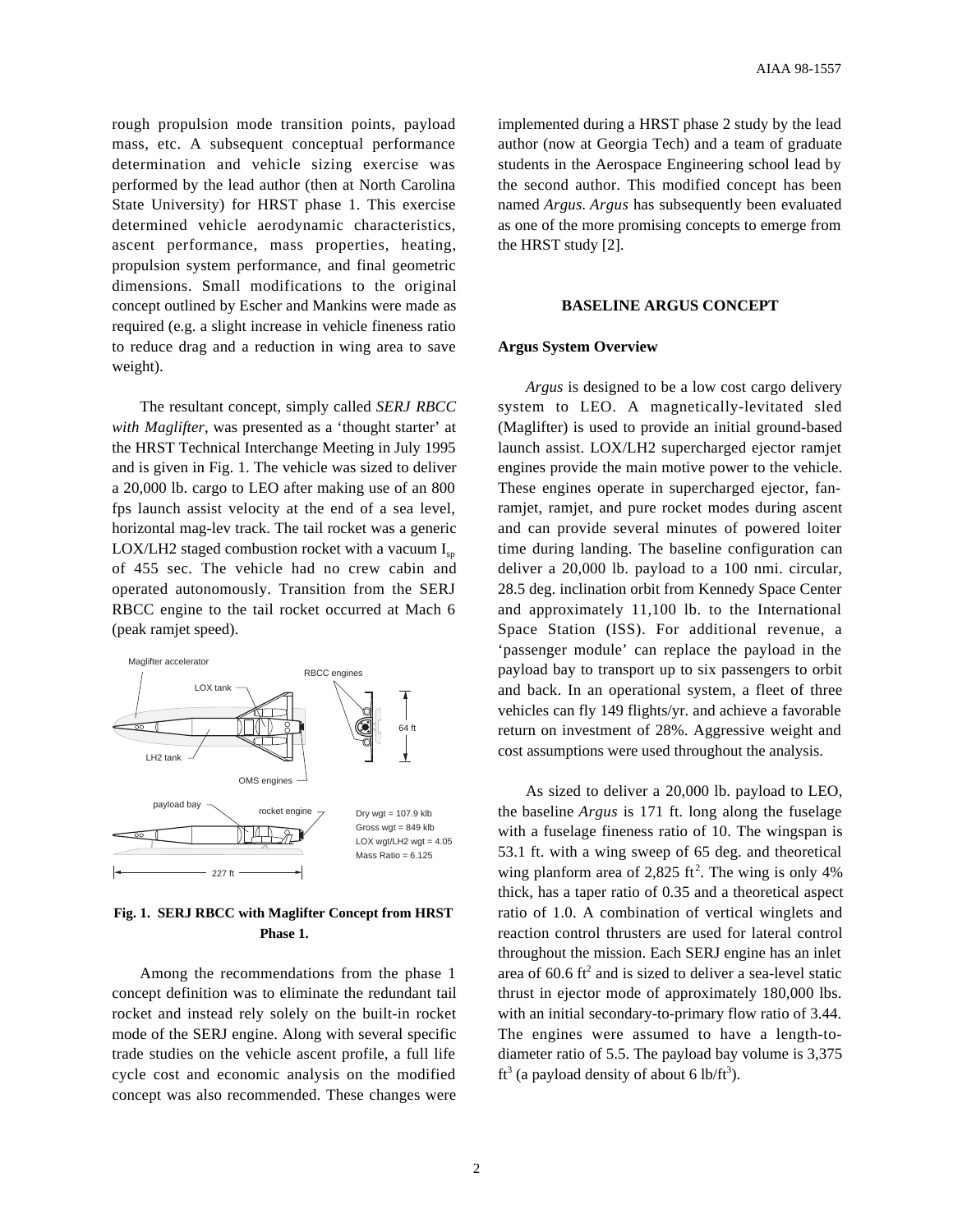

**Fig. 2. Current** *Argus* **Concept.**

Using a launch assist velocity of 800 fps (velocity at the start at of angle-of-attack rotation), *Argus* has a gross liftoff weight of approximately 597,250 lb. and a payload mass fraction of 3.35% for LEO cargo delivery missions. Without payload or propellants, the vehicle dry weight is approximately 75,500 lb. The ratio of payload to payload plus dry weight is 0.201. The required mass ratio was determined to be 5.737 (initial mass/burnout mass) for an equivalent propellant mass fraction of 0.826. The tanked mixture ratio of LOX/LH2 is 3.83 by weight. A three-view drawing of the *Argus* concept (orbital vehicle) is



**Fig. 3.** *Argus* **Artist's Rendition.**

shown in Fig. 2. Artist Pat Rawlings' rendition of the vehicle at a future spaceport is shown in Fig. 3 [2].

# **Maglifter Track**

Recent research has indicated that a magneticallylevitated sled operating along a concrete guideway with embedded superconducting magnets can accelerate a launch vehicle to speeds several times faster than those achievable with a steel wheels and rails approach. Mag-lev launch assist speeds as high as 600 mph – 1,200 mph and launch velocity angles from 0 deg. to 45 deg. have been suggested [3]. The power to drive a large mag-lev system could be supplied by underground superconducting magnetic energy storage devices or underground pneumatic storage chambers [4]. Such a system can benefit a launch vehicle in a number of ways to be discussed later. While the system is not yet mature for launch applications, research and even some development of 350 mph mag-lev trains is actively being conducted in Germany, Japan, and the United States.

The primary focus of the *Argus* conceptual design assessment has been placed on the orbital vehicle design rather than the Maglifter launch assist system.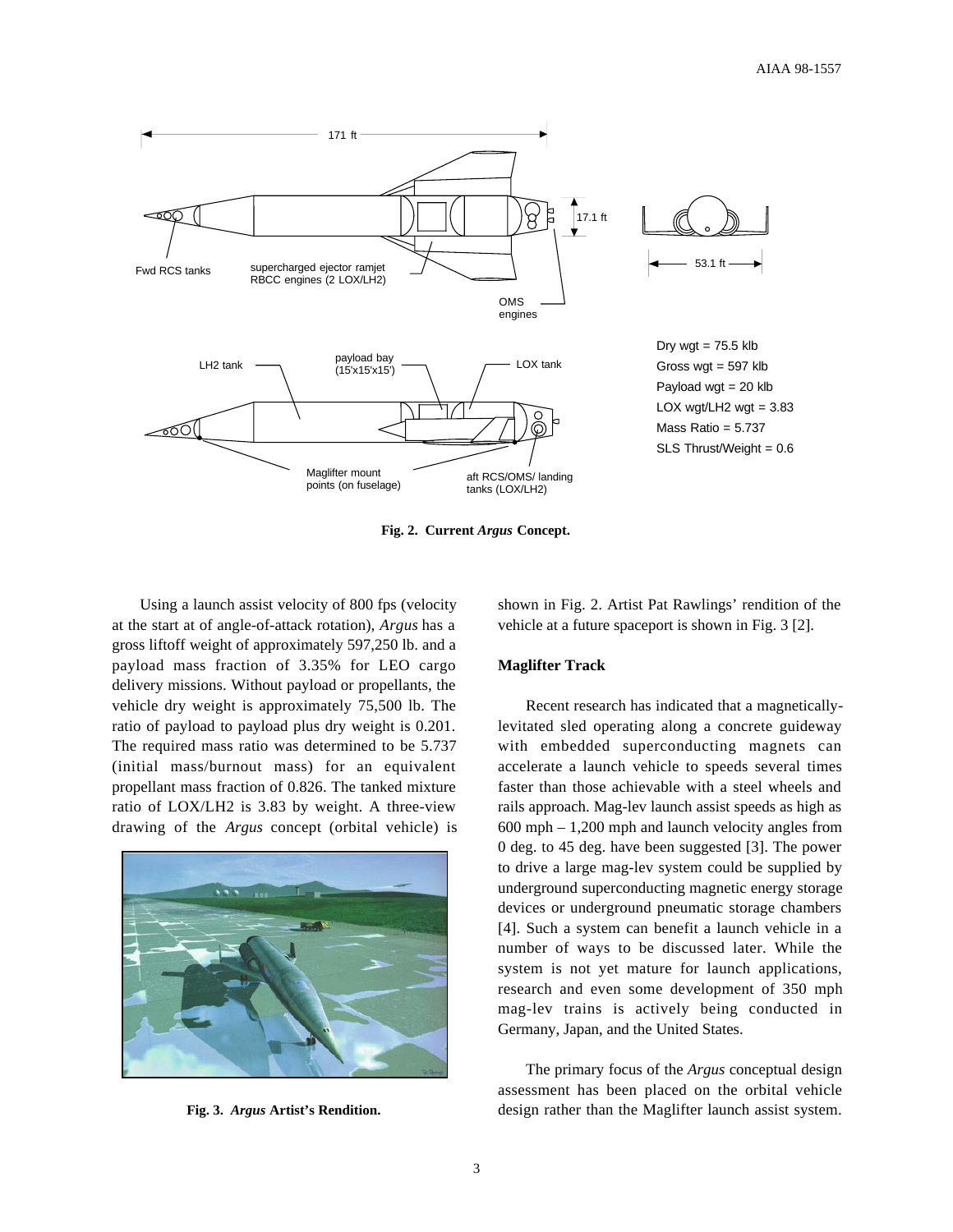However, some assumptions were made about the launch system. The baseline vehicle assumes a subsonic launch assist speed of 800 fps (545 mph) which avoids problems associated with supersonic travel on the ground (shock reflection, sonic booms, etc.). The track is assumed to be located in the vicinity of Kennedy Space Center (KSC) oriented for an easterly launch. KSC was chosen both for its traditional role as America's spaceport and its favorable geographic location for water overflight. Due to the topography of the site and the necessity to minimize construction costs, the track was assumed to be flat with no incline at the end. This configuration also avoids a possible negative g arc over maneuver required during an aborted launch attempt. Assuming an acceleration of 0.6 g during a baseline 800 fps launch and allowing for 1.2 g's during a launch abort, the combined launch/abort track will be approximately 5 miles long.

A preliminary sensitivity analysis on launch velocity considered a lower track velocity of 600 fps (410 mph). For the baseline *Argus* airframe, the payload was reduced by 13.4% when the track velocity was reduced to 600 fps. Alternately, if the payload was to be kept constant at 20,000 lbs. to LEO and the vehicle resized to meet that constraint, the dry weight of the launch vehicle increased by 4.4% when the track velocity was reduced to 600 fps. Clearly, the higher track speed is more desirable.

#### **Argus Airframe Structure**

*Argus* is a second-generation reusable launch system with an expected deployment date of 2010 - 2015. As such, it uses aggressive materials and subsystems technology assumptions throughout it's airframe. Compared to nearer-term materials such as those used on the shuttle or even the X-34, these advanced materials offer significant weight reductions.

As shown in Table 1, the exposed wing is constructed of Titanium-Aluminide (Ti-Al), an advanced lightweight, high temperature alloy on which preliminary research was conducted during the NASP program. In highly loaded areas such as the wing carry through structure, the metal matrix composite version of this material reinforced with Silicon-Carbide (SiC) fibers is used. Ti-Al was



**Fig. 4.** *Argus* **Internal Configuration.**

*Table 1 - Argus Structural Materials*

| Structure        | Material       | <b>Notes</b>            |  |
|------------------|----------------|-------------------------|--|
| wing             | Ti-Al          | $w/SiC$ carry through   |  |
| LOX/LH2 tanks    | graphite/PEEK  | integral load paths     |  |
| non-tank struct. | Ti-Al          | some hot structure      |  |
| payload bay      | graphite/epoxy | intern. support struct. |  |

assumed to have a multi-use temperature of 1,500 deg. F and was assumed to be 35% lighter than conventional aluminum wing structures (40% in the carry through).

The main propellant tanks are cylindrical in shape and integral to the load paths of the vehicle. The LOX tank is aft and the LH2 tank is forward (Fig. 4). The cargo bay is located between the two tanks. The tanks are assumed to be honeycomb graphite/polyetheretherketone (PEEK) or alternately graphite/epoxy. The cylindrical shapes reduce the manufacturing complexity by enabling filament winding of the tanks. In addition, the circular tank cross sections simplify hoop stress load paths and reduce tank weight. Integral tanks have been shown to be lighter than equivalent non-integral tank plus aeroshell construction, and do not share the latter's difficult purge requirements. These honeycomb tanks are assumed to save 30% - 35% relative to conventional aluminum materials and isogrid tank construction.

Non-tank primary structure is Ti-Al (at 2.21  $lb/ft<sup>2</sup>)$ . Because of this material's high temperature use limit, some locations along the leeward side of the vehicle are designed to be 'hot structure' with no protective thermal protection covering. Payload bay internal structure is a lightweight graphite/epoxy (15%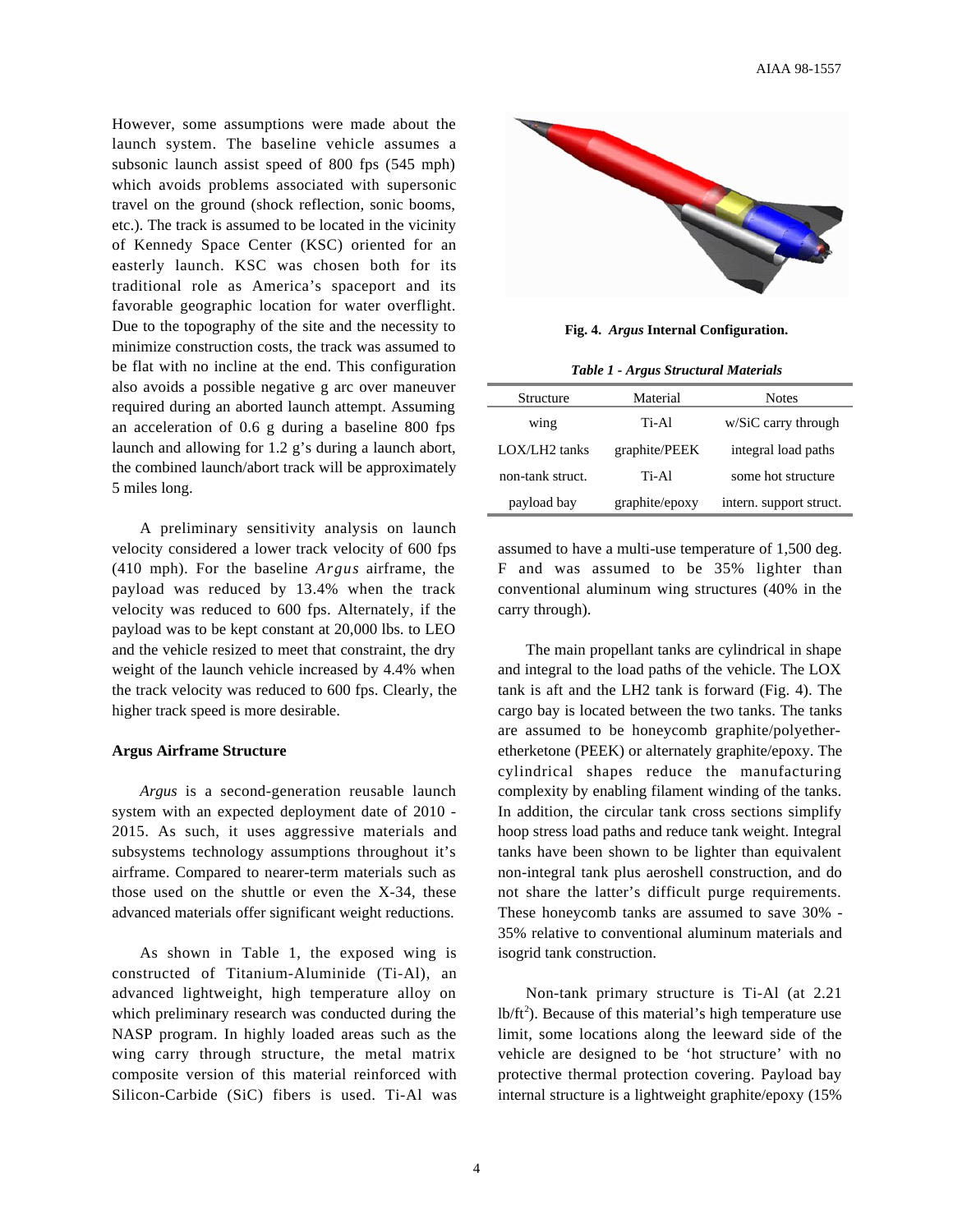lighter than equivalent aluminum). In addition to main structure, lightweight avionics, power, wiring, electromechanical actuators, landing gear, thermal control, and electrical distribution subsystems are assumed for *Argus*. Weight reductions ranging from 10% - 25% were assumed for these subsystems relative to current state of practice. A 15% dry weight growth margin was added to all dry weight line items.

A top level summary of the multi-line weight breakdown structure (WBS) produced for the baseline *Argus* concept is shown in Table 2. Values in Table 2 are rounded to the nearest 50 lb. The full mass properties statement for *Argus* consists of over 100 line items at three different levels of WBS. This data was determined using historical mass estimating relationships adjusted for weight reductions as outlined above. The sizing process was iterative between engine performance, launch trajectory optimization, engine weights, and airframe weight.

| Table 2 - Argus Top-Level Weight Statement |  |  |  |
|--------------------------------------------|--|--|--|
|--------------------------------------------|--|--|--|

| WBS Item                          | Weight        |
|-----------------------------------|---------------|
| Wing & Tail Group                 | $10,250$ lb.  |
| Body Group (includes tanks)       | 18,000 lb.    |
| <b>Thermal Protection System</b>  | 4,450 lb.     |
| Main Propulsion (includes SERJ)   | 19,750 lb.    |
| <b>OMS/RCS</b> Propulsion         | $1,400$ lb.   |
| Subsystems & Other Dry Weights    | 11,800 lb.    |
| Dry Weight Margin (15%)           | 9,850 lb.     |
| Dry Weight                        | 75,500 lb.    |
| Payload to LEO                    | 20,000 lb.    |
| Other Inert Weights (residuals)   | 8,600 lb.     |
| <b>Insertion Weight</b>           | 104,100 lb.   |
| LH <sub>2</sub> Ascent Propellant | $102,150$ lb. |
| <b>LOX</b> Ascent Propellant      | 391,000 lb.   |
| <b>Gross Weight</b>               | 597,250 lb.   |

## **Argus Propulsion**

*Argus* is powered by two LOX/LH2 supercharged ejector ramjet engines [5,6]. The engines operate progressively in supercharged ejector, fan-ramjet, ramjet, and pure rocket modes throughout the ascent. A representative picture of a SERJ engine is shown in Fig. 5 [6]. Unlike the layout shown in Fig. 5, the SERJ engine used in this study does not have a fan disposal



**Fig. 5. SERJ RBCC Engine.**

mechanism. Instead, the fan is assumed to be windmilled in place during high Mach number airbreathing flight. This capability will require technology advances over today's state of practice.

From the end of the Maglifter track, the vehicle is accelerated to Mach 2 under supercharged ejector ramjet power. Between Mach 2 and Mach 3, *Argus* transitions to fan-ramjet mode and intercepts a constant dynamic pressure boundary of 1,500 psf. Fan-ramjet mode assumes some flow compression benefit from the supercharging fan. *Argus* flies along this constant dynamic pressure path until Mach 6 (transitioning to conventional ramjet mode after Mach 3). Transition to internal RBCC rocket mode occurs at Mach 6 and the vehicle accelerates to a 50 nmi. x 100 nmi. parking orbit. Orbital maneuvering system (OMS) thrusters are used to circularize the orbit at apogee and deorbit the vehicle at the end of the mission. Five minutes of low thrust, fan-only operation is available at landing to provide runway area operational flexibility and safety. This same fanonly mode can be used to subsonically self-ferry the (almost empty) *Argus* from point-to-point after landing. Alternately, ramjet self-ferry is possible.

The rocket primaries in the SERJ engine are assumed to operate stoichiometrically in the airbreathing modes and therefore a diffusionafterburning cycle is used. SERJ engine performance (thrust and  $I_{sn}$  vs. Mach number and altitude) in the airbreathing modes was determined using Georgia Tech's SCCREAM engine analysis tool for RBCC engines [7]. No forebody precompression was assumed to be derived from the *Argus* nose.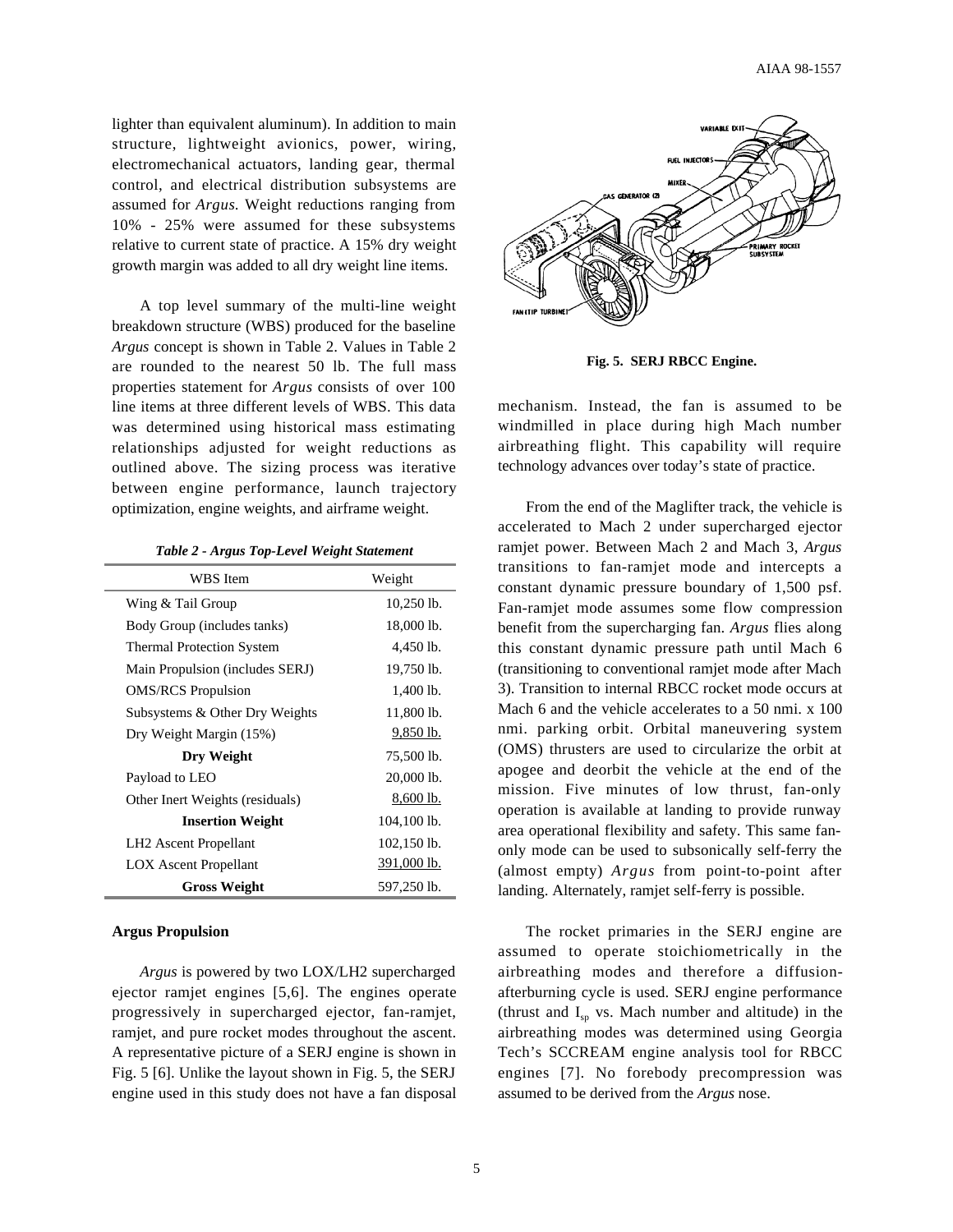AIAA 98-1557

The rocket primaries are assumed to shift to a 7:1 LOX/LH2 mixture ratio during pure-rocket operation above Mach 6. The vacuum  $I_{sp}$  of this mode is assumed to be 462 sec. (representative of a high expansion ratio rocket). This  $I_{sp}$  assumption has a significant effect on the vehicle performance and additional research is recommended to determine if such an aggressive value can be achieved with proper development. For the engine geometry, secondary-toprimary flow ratio, and primary mass flow rate required, the SERJ engine installed thrust-to-weight ratio was estimated to be 20.03 using Georgia Tech's WATES RBCC engine weight estimation tool [8].

The OMS thrusters on the vehicle base and the smaller reaction control system (RCS) thrusters located at the nose and aft end of the vehicle use cryogenic LOX/LH2 (actually pressure fed gaseous O2/H2 for the nose RCS). The aft RCS system is integrated with the OMS thrusters and they share a common set of propellant and Helium pressurant tanks. The use of cryogenic propellants increases system performance (vacuum  $I_{\rm sn}$  for the OMS of 462 sec. and 420 sec. for the RCS) and results in a common set of propellants with the main engines. Toxic hypergolic propellants are avoided.

#### **Argus Thermal Protection System**

*Argus* uses a passive thermal protection system (TPS) to protect the airframe from aeroheating extremes during ascent and entry (active regeneratively cooled panels are still required inside the engine). Maximum heating typically occurs at Mach 6 prior to rocket-mode transition during ascent. Hafnium-diboride SHARP TPS materials are used in the highest heating regions at the nose and along the wing and winglet leading edges. This material has a multi-use temperature near 4,250 deg. F and enables extremely small, low drag radii (on the order of 0.5 in. for the nose) to be used without active cooling complexities.

The bulk of the airframe is covered with an advanced 1,800 deg. F metallic panel TPS (about 35% of the surface area) and high temperature 1,200 deg. F flexible blankets (about 50% of the surface area). As discussed above, some of the fuselage and most of the wing leeward side is not protected by a surface TPS. Relative to today's state of practice in TPS design, the materials used on *Argus* are assumed to be significantly lighter weight. TPS unit weights of 1.06  $lb/ft<sup>2</sup>$  and 0.50 lb/ft<sup>2</sup> for the metallic panels and blankets respectively, reflect a predicted weight savings of 30% - 50% relative to current Inconel metallic panels and TABI blanket insulation. To reduce the high number of TPS tile maintenance actions required on current space vehicles, large conformal TPS sections are employed on *Argus*. An inventory of approximately 50 - 100 separate tile sections (metallic or alternately a more robust TUFIstyle ceramic) could replace the 1,000's of different tiles required for current vehicles.

#### **DESIGN OBSERVATIONS**

*Argus* was designed and optimized by the authors and a team of graduate students at Georgia Tech's Space Systems Design Lab. The process is highly coupled and iterative between several different engineering disciplines — aerodynamics, trajectory optimization, propulsion, vehicle sizing and mass properties, aeroheating, and engine mass properties. In addition to the Georgia Tech conceptual design tools discussed above, APAS [9] and POST [10] were used to perform the aerodynamic and trajectory optimization analyses, respectively. Once the contributing analysis models had been setup, a typical point design took from  $4 - 6$  hours to converge with most of the time consumed by repeated iteration between trajectory optimization (providing required mass ratio, mixture ratio, and maximum wing loading), vehicle sizing (resizing the vehicle photographically to meet the required propellant mass fraction and mixture ratio), and SERJ engine performance (providing new thrust and  $I_{\rm sn}$  data for the resized engine geometry and new takeoff thrust requirements). This iteration was performed 'manually' among the different disciplines rather than via an automated design framework.

## **Benefit of Maglifter Launch Assist**

The obvious benefit to the 800 fps launch assist for *Argus* is the reduction in total ∆V required to reach orbit. However, given *Argus*' total propulsive ∆V requirement of more than 32,000 fps required to reach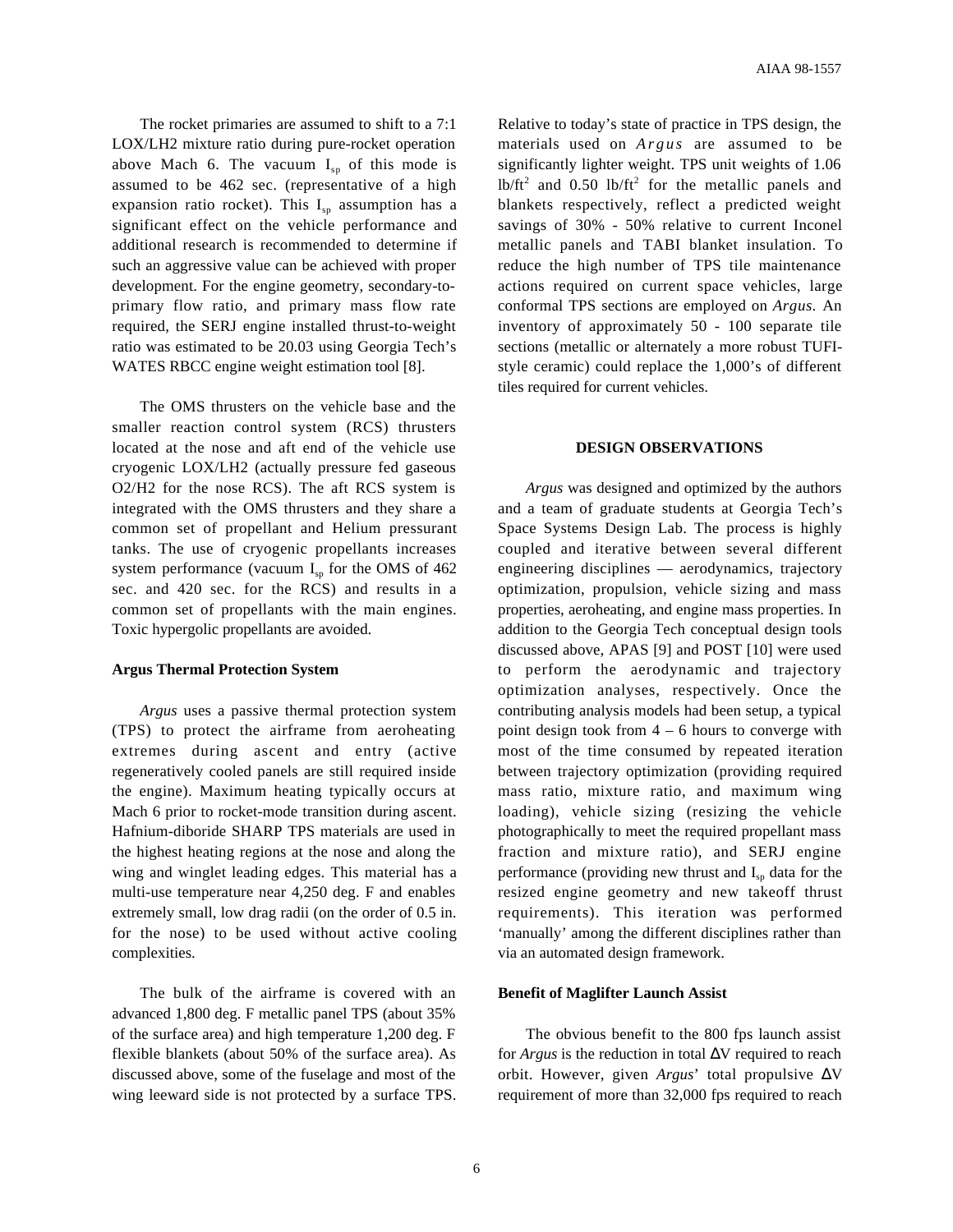LEO, this relatively small percentage of the total does not account for the size advantage the *Argus* concept enjoys compared to non-launch assist systems. In addition to providing an initial velocity, the Maglifter provides the following important synergistic benefits to the *Argus* system.

- 1. Landing Gear vs. 'Takeoff' Gear . *Argus* rides on a mag-lev sled as it accelerates to 800 fps. Its internal main and nose gear are stowed until landing and are therefore not required to bear the full gross weight of the vehicle on takeoff. The result is that the gear weight on *Argus* is roughly 25% of the weight of conventional horizontal takeoff launch vehicles and this weight savings cascades throughout the design (smaller overall vehicle, fewer engines, etc.). It should be noted however, that this design decision creates a significant abort problem should the abort occur just after the vehicle leaves the track. In that case, nearly all of the propellants would have to be quickly dumped before a landing could be attempted.
- 2. Smaller Wing Size. With a takeoff rotation speed of 800 fps, *Argus* is able to generate considerable lift on relatively smaller wings than wings of conventional horizontal takeoff vehicles. This situation is very compatible with a single-stage launch vehicle because of the very large difference in takeoff and landing weight. That is, *Argus* is not penalized for having small wings on landing because the landed weight is only 16% of the liftoff weight. In addition, smaller wingspan wings are able to bear the load of takeoff somewhat easier than larger wings due to reduced bending moments at the wing root.
- 3. Better SERJ Performance. Unlike conventional rocket engines, the thrust and  $I_{sp}$  produced by a SERJ engine significantly improves with flight velocity for a given altitude. This augmentation can be as high as 25% - 30% near Mach 1. The use of the Maglifter puts the SERJ engine at a better point in its performance map at the start of the trajectory. In addition, *Argus* flies a relatively gentle pullout from the Maglifter as it accelerates toward a 1,500 psf dynamic pressure trajectory point at Mach 3. This avoids significant wing

loads for a high g pullout common for a rocketpowered vehicle and is a more 'natural' launch condition for an airbreather. This shallow pullout also favors a more level track for *Argus* as opposed to a highly inclined track for an allrocket craft.

## **Argus Operability**

A key goal of the HRST study was to identify vehicle concepts with extremely low recurring cost. The *Argus* operational scenario assumes that future airframes, structures, and engines can be made highly reusable. Unlike shuttle-like systems which must be thoroughly inspected and often replaced after each flight, major *Argus* systems are assumed to have more aircraft-like lifetimes of 1,000 flights before replacement (500 for engines). Simple inspection and verification is all that is required between flights, and major scheduled maintenance occurs only every 250 flights. *Argus* relies heavily on advanced automated vehicle health monitoring (VHM) and built-in test (BIT) systems assumed to be available when the vehicle is deployed. The results are smaller spares requirements, minimal replacement hardware between flights, faster turnaround times (less than one week per vehicle), fewer airframes and engine sets required, and smaller ground operations crew sizes (approximately 50 cross-trained 'touch labor' personnel for the track and flight vehicle and a total of only 400 other personnel in the baseline *Argus* 'company').

The path toward achieving these aggressive operations goals has been the subject of some debate within the conceptual design community. It has often been suggested that more generous operating margins and factors of safety on engines, structures, and subsystems will lead to longer life, more robust components. However, this philosophy often leads to increased component mass, which when cascaded through the design process, leads to a larger vehicle, more or bigger engines, more TPS surface area, and more difficult ground handling problems. Thus the use of heavier and more robust 'over-designed' components helps one measure of operations while hurting others. The challenge to future system designers will be to design robust, operable structures and components that do not significantly increase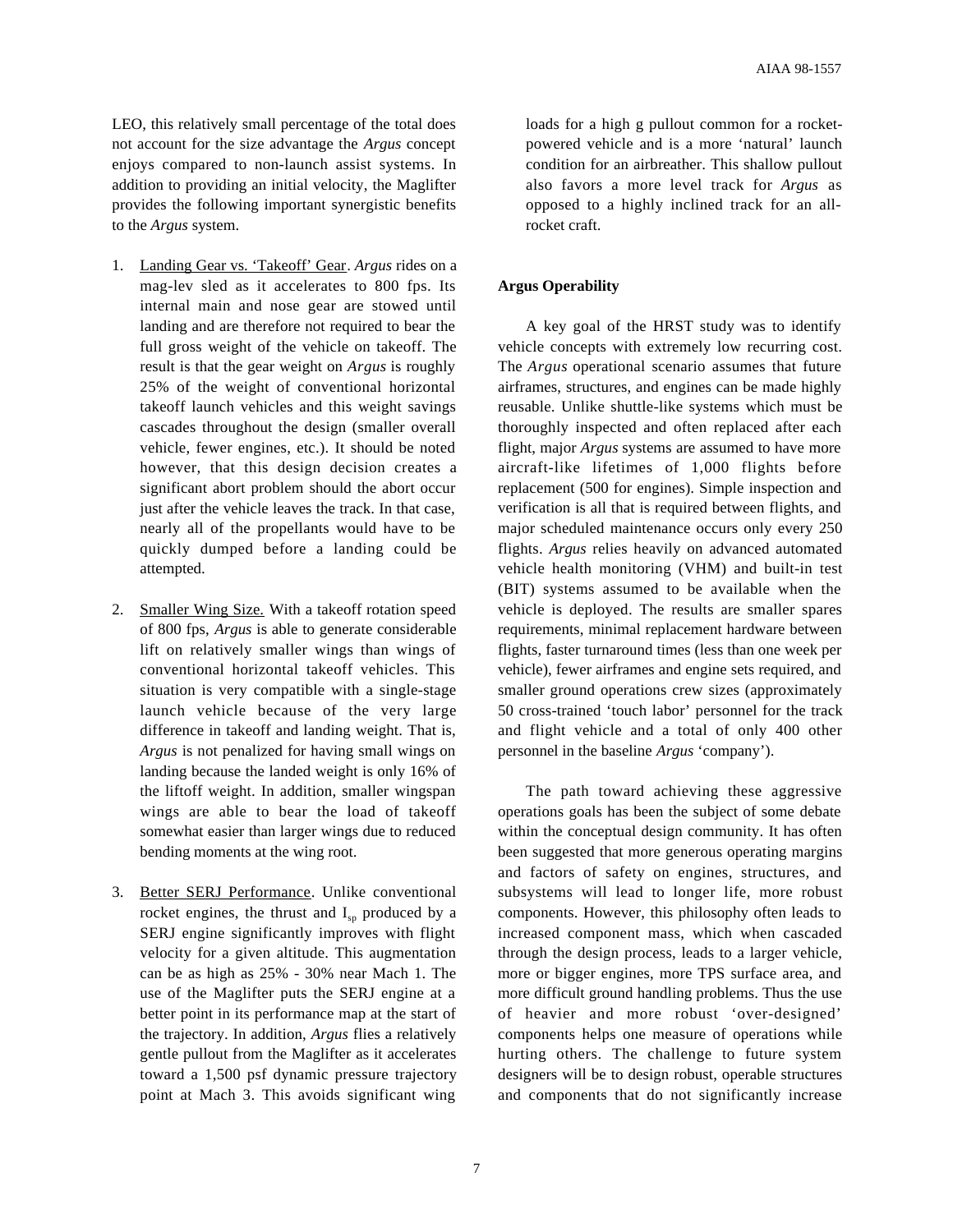system mass. The baseline *Argus* system uses standard aerospace margins on components (e.g. 1.5 on wing loads, 1.4 on allowable stresses, 4.0 on high pressure bottles), but assumes that future advances in these components will produce a robust aircraft-like operations environment.

## **Enabling Technologies for Argus**

In addition to the dominate requirements for a high speed Maglifter launch assist track and a Mach 6 capable LOX/LH2 SERJ RBCC engine, the *Argus* concept depends on several key technologies that must be mature 3 – 5 years before the concept is deployed.

- 1. Advanced Structural Materials. Argus derives significant weight savings from the use of Ti-Al, Ti-Al/SiC, and graphite/PEEK or epoxy structures. Small Ti-Al components and test articles had been manufactured under the NASP program before it was cancelled, but additional research is needed. Large-scale cryogenic graphite tanks for reusable launch vehicles will be tested on the X-34 and X-33.
- 2. Thermal Protection Systems. High temperature hafnium-diboride has the potential to eliminate active panel cooling complexity from an entire class of airbreathing launch vehicles while retaining low drag wing and nose configurations. While this material is heavy, the operational advantages are the real reason to adopt it. Lighter weight TPS blankets and large-block metallic (or alternately a TUFI-style ceramic) conformal TPS sections for windward heat protection are equally critical to achieving predicted operations and weight reduction payoffs. NASA – Ames is leading valuable research in these areas.
- 3. Subsystems . *Argus* assumes a number of advances in vehicle subsystems. Cryogenic OMS/RCS systems increase performance, eliminate toxic fluids, and use common fuels with the main propulsion system. An integrated aft OMS/RCS system (with common tanks) can reduced system complexity. Hydraulics were eliminated on *Argus* in favor of electromechanical actuators to improve ground operations. Lightweight avionics, batteries, power distribution, wiring, and thermal

control are critical for reducing overall vehicle weight to the aggressive levels shown. VHM and BIT are important for reducing ground crew size and vehicle turnaround times.

The technologies and weight reduction assumptions to achieve a desired vehicle size and configuration are perhaps the easiest to identify. Using that vehicle to achieve significant launch cost reductions is a more difficult exercise. Achieving significant reductions in cost will require a cultural change in the space launch community. Vehicle designers must understand the business impact of their decisions, and business managers must optimize their entry into the commercial space launch market.

#### **COST AND ECONOMICS**

After the *Argus* vehicle configuration was determined, a conceptual assessment of its development cost, production costs, fleet size, operational costs, and even its potential revenue stream was determined. This assessment was made using Georgia Tech's CABAM cost and business modeling spreadsheet [11]. This model includes NASA-developed cost estimating relationships for determining non-recurring costs associated with a given launch vehicle. Vehicle flight rates are determined as a function of payload size (or number of passengers per flight) and the size of the available market. CABAM uses data from NASA Commercial Space Transportation Study (CSTS) [12] and user entered competition models to approximate the price elastic behavior of four potential LEO markets government cargo, government passengers, commercial cargo, and commercial passengers. The 'medium' market growth models from the CSTS study was used for the baseline, but the nuclear waste disposal market was not included. For conservatism, all cargo traffic from the CSTS model was assumed to be destined for ISS orbit. In addition, a 15% penalty for incompatibilities between multiple manifested payloads was assumed. Therefore, for the economic study, *Argus* was assumed to deliver an average of only 9,435 lb. of CSTS payload in a single flight.

Within this dynamic economic simulation, changing *Argus* market entry prices for each of the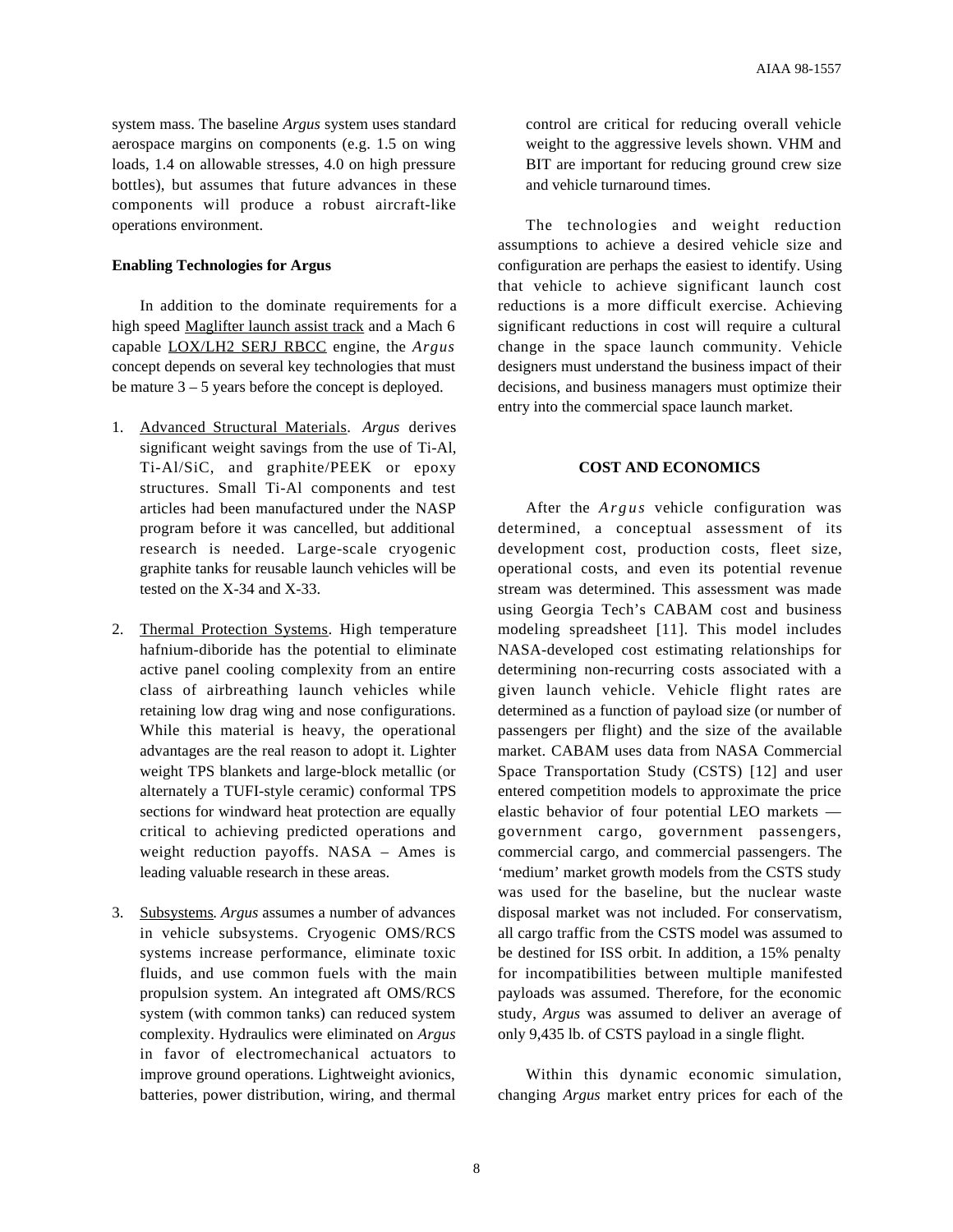four markets results in an increase or decrease in potential traffic in each market, a change in the number of flights per year required to capture the markets, a change in annual revenue from each market, and a possible change in fleet size required (due to minimum turnaround time or more often the requirement to replace airframe or engine hardware that has exceed its 1,000 or 500 flight limit). While the objective of the HRST study was to examine vehicle concepts that could reduce recurring operating costs to below \$100/lb. - \$200/lb. of payload delivered, the goal of the present research was to identify the optimum pricing strategy that results in maximum internal rate of return (IRR). IRR is defined as the discount rate for a certain project that results in a \$0 net present value. Neglecting risk, higher IRR's are better.

## **Argus Business Model**

*Argus* will be operated by a private business, but the government was assumed to have a significant financial interest in the success of the venture. The U.S. government is a very heavy user of launch services and launch cost reductions will ultimately benefit the taxpayers. Therefore, in the following financial data, the government was assumed to pay for 100% of the SERJ RBCC engine non-recurring development cost (DDT&E), the two Maglifter launch assist systems, and 20% of the *Argus* airframe DDT&E. As an added contribution, the government also was assumed to guarantee commercial debt loans made to the *Argus* company so that financing could be obtained at a reasonable interest rate (12%). All airframe and engine production costs as well as all operations and financing costs are borne by the *Argus* company. While these government contributions may seem excessive to some, analyses performed without early government contributions or loan guarantees were shown to provide unacceptably low IRR's.

*Table 3 - Optimized CSTS Market Prices for Argus*

| Market      | Price         | Traffic         |
|-------------|---------------|-----------------|
| Comm. Cargo | \$800/lb.     | $1,000$ klb/yr. |
| Comm. Pass. | \$0.72M/pass. | $33$ pass./yr.  |
| Gov't Cargo | \$1,640/b.    | $297$ klb/yr.   |
| Gov't Pass. | \$9.42M/pass. | $33$ pass./yr.  |



**Fig. 6. Non-Recurring Cost Breakdown.**

The optimized business scenario resulted an IRR of 28.1% with a fleet size of three *Argus* vehicles, two tracks, 450 personnel in the company, and a total steady state flight rate of 149 flights per year (106 commercial cargo, 31 government cargo, and 6 passenger/astronaut flights to each market). The company operates *Argus* for 15 steady state years after a two year ramp up and flies a total of about 2,500 flights. The venture is predicted to break even two years after initial operations begin. Non-recurring costs (DDT&E, engine and airframe production, facilities construction, but not financing costs) of the entire venture is estimated to be \$8.9B (96\$) of which the U.S. government is expected to contribute \$3.3B (96\$). See Fig. 6 for a distribution.

Specific market price results are given in Table 3 in 1996 constant year dollars. Recall that the prices per pound of cargo reflect an ISS destination. A commercial cargo price of \$800/lb. would therefore generate about \$7.55M in revenue (accounting for the reduced average *Argus* payload capacity to ISS of 9,435 lb.). Note that the less price elastic government traffic models result in a higher optimized market price for government missions compared to commercial missions. That is, the size of the government launch market is relatively constant over a wide range of prices, so the IRR optimization tends toward a higher price.

Relative to current expendable launch vehicle prices in this class, the optimized market prices represent only about a factor of five decrease in price for commercial payloads and a factor of two decrease in price for government payloads. The reductions are more significant with respect to the Space Shuttle, but dramatic multiple orders of magnitude decreases in access to space costs do not appear likely given the current models and assumptions if the proposed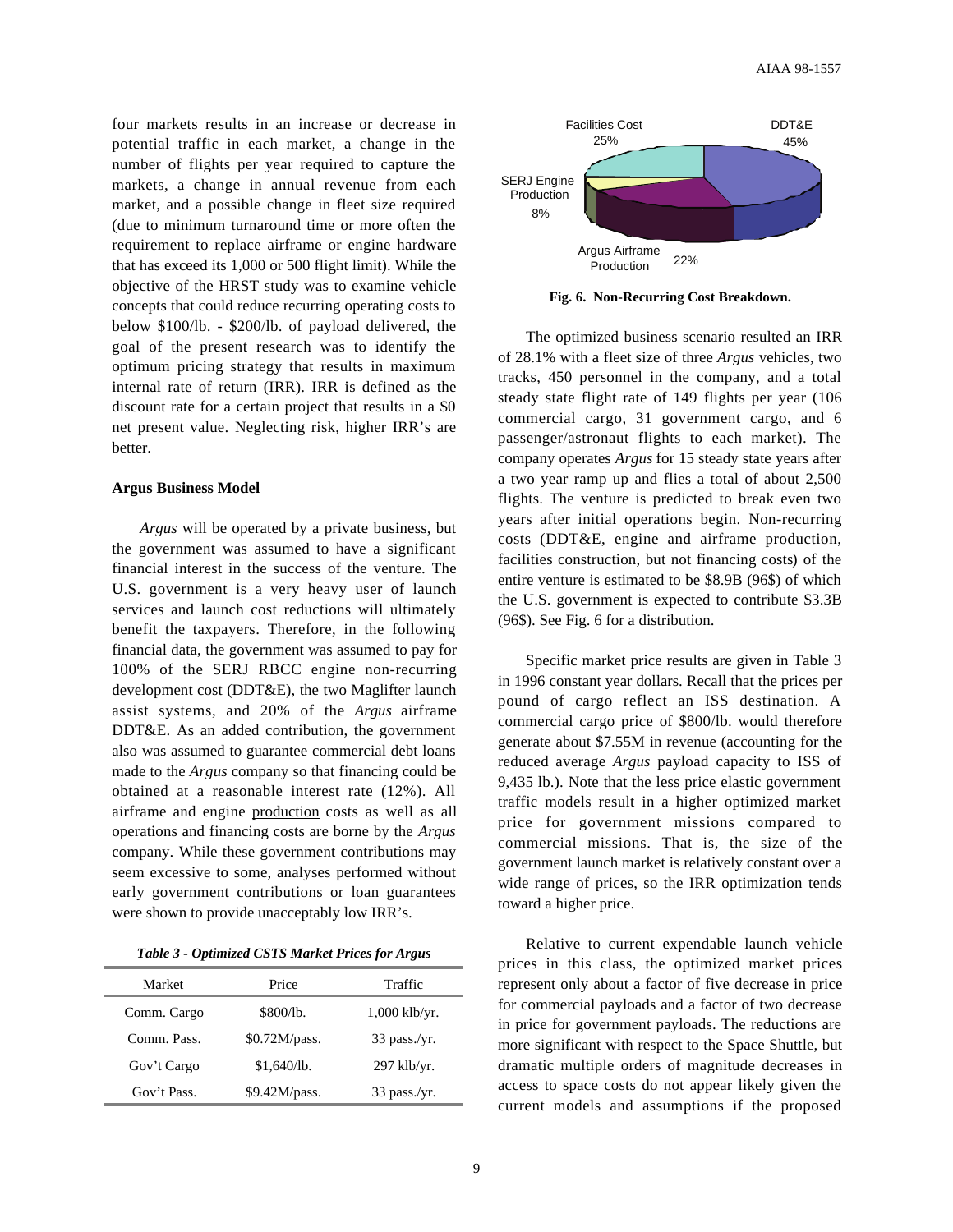company is to achieve an attractive rate of return for its investors. It should also be noted that an IRR of 28.1% initially appears attractive, but it must be compared in light of the perceived risk associated with a new launch venture. Investors and company decision makers might demand a return as high as 35% or more for a program such as this with significant risk and uncertainty.

## **Argus Recurring Costs Per Flight**

For *Argus*, very aggressive assumptions were made to determine recurring costs. For this study, recurring costs were assumed to be the sum of the following four items (1996 dollars). Other contributors (track power, etc.) are assumed to be small.

- 1. Labor costs at a \$150,000/yr. encumbered rate per employee. Converted to a per launch cost.
- 2. Line replaceable unit spares at 0.15% of airframe weight replaced per flight times an average cost of \$10,000/lb. of hardware.
- 3. Airframe replacement insurance at 0.03% of airframe value per flight based on expected high reliability of 0.9997. Note that this type of insurance is not currently available and unless backed by government guarantees, premiums will be prohibitive.
- 4. Propellant costs at \$0.10/lb of LOX and \$0.25/lb of LH2 based on the assumption of an on-site propellant production facility. Converted to a per flight propellant cost.

Based on these assumptions, each flight of *Argus* is estimated to cost \$1.6M (96\$). A recurring cost breakdown is given in Fig. 7. For a typical Space Station cargo delivery mission with an average actual payload delivered of 9,435 lb., the recurring cost per pound of payload is therefore \$169/lb. The cost per pound for delivering payloads to a 100 nmi. due east orbit is potentially lower. It is important to note that this is a somewhat artificial value. *Argus* customers pay the optimized launch price in Table 3, not the recurring cost. The price includes recurring costs, amortized hardware and design costs, financing costs, and company profit and thus is several times higher.



**Fig. 7. Recurring Cost Breakdown.**

## **TRADE STUDIES**

Several one-variable-at-a-time trade studies were performed on the baseline *Argus* concept to determine key sensitivities and alternate configurations. The following sections give results from three such trade studies.

#### **Payload Mass**

The HRST study guidelines specify a payload range of 20,000 lb. (Atlas-class) to 40,000 lb. (Titanclass) for delivery to LEO. The baseline *Argus* concept delivers a 20,000 lb. payload. Fig. 8 gives the change in the baseline *Argus* concept's dry weight and gross weight as the payload is changed to 40,000 lb.

While the payload mass fraction of the 40,000 lb. payload configuration is more efficient than the baseline case (4.73% vs. 3.35%), the lower flight rates



**Fig. 8. Argus Sensitivity to 40 klb Payload.**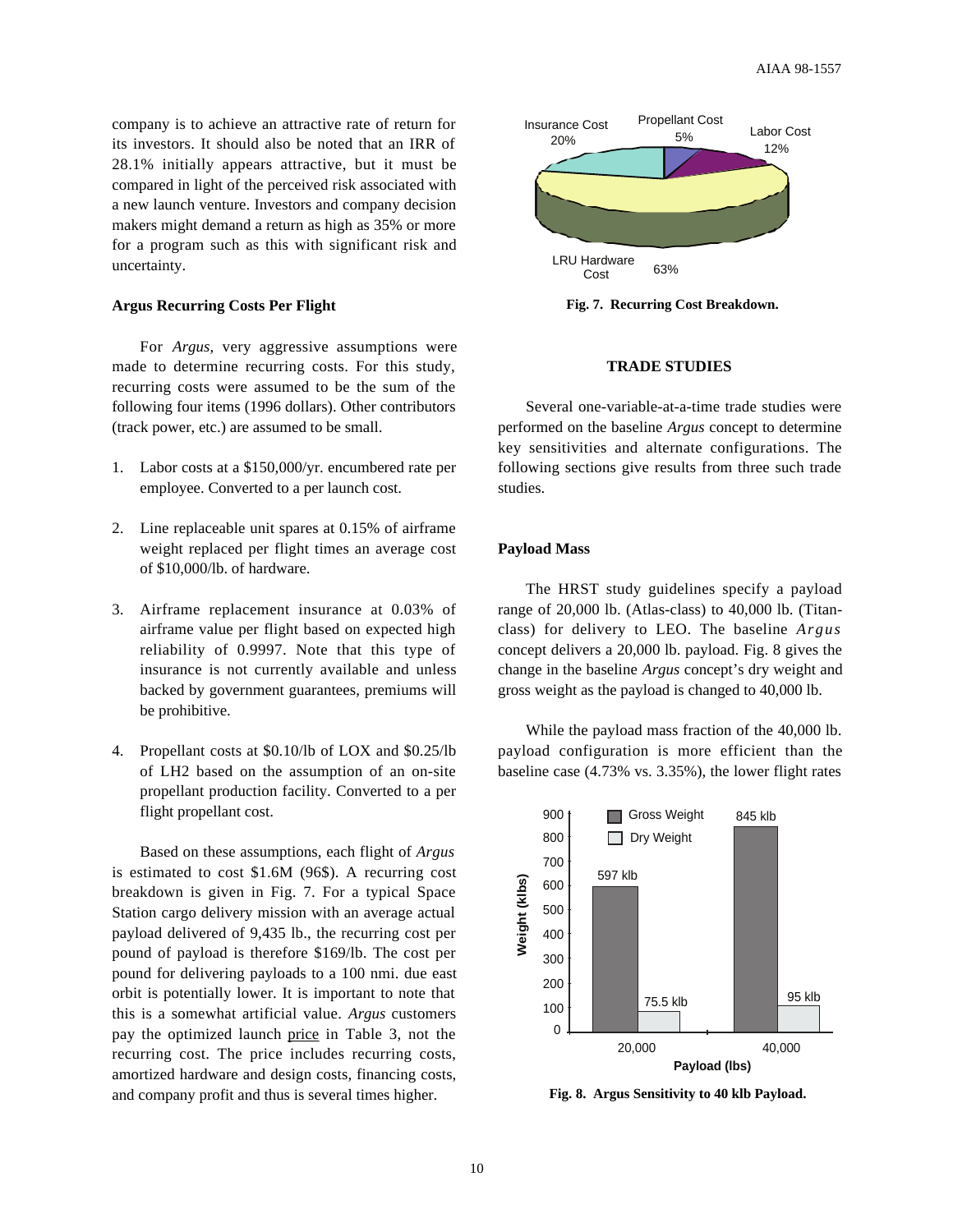and higher initial design and development cost of the larger vehicle tend to reduce the IRR for business models built on the larger version. Therefore, for a business perspective, the smaller vehicle is preferred. In fact, trends indicate that payload ranges of 10,000 lb. – 15,000 lb. might be the most financially attractive, but these configurations have not been explored.

## **Target Orbital Destination**

Figure 9 shows the performance of the baseline *Argus* concept when flown to the International Space Station orbit (220 nmi. x 51.6 deg. inclination) rather than the baseline LEO (100 nmi. x 28.5 deg.) destination. The vehicle mold line and propellant loading were kept constant. Both missions entered an intermediate parking orbit with a perigee of 50 nmi. before using OMS propulsion to circularize into the final orbit. The baseline *Argus* can deliver a maximum of 11,100 lbs. to the Space Station orbit. As discussed above an average actual delivery mass of 9,435 lb. was used in the cost analysis as the conservative destination of all CSTS cargo traffic to account for packaging losses when manifesting multiple payloads on a single flight.

## **Operability Margin**

During the discussion of vehicle operability, it was suggested that one mechanism to reduce maintenance problems, reduce inspections, etc. was to design excess 'robustness' into key structural, subsystem, and engine components. These extra



**Fig. 9. Space Station Payload Delivery Mission.**

factors of safety or high design limits relative to the operating conditions are typically manifested in additional dry weight. Fig. 10 shows the effect of adding an 'operability margin' to the baseline Argus dry weight.

This operability margin is in addition to the standard 15% dry weight growth margin that is present on the baseline design, but differs in that it is only added to components that could benefit from additional weight (wing, tail, structure, tanks, engine, TPS, and landing gear). As discussed above, the baseline *Argus* uses standard factors of safety in its design and has no additional operability margin specifically added. For a 10% operability margin, there is approximately a 13% increase in vehicle dry weight. Whether this additional weight, size, and the associated non-recurring cost increase is balanced by expected operations costs savings remains to be determined.

#### **CONCLUSIONS**

This paper presents a summary of the *Argus* conceptual design assessment performed in support of NASA's Highly Reusable Space Transportation study. A summary of the vehicle technical design features, a conceptual cost and economic study, and several trade study results were presented. The following points are among the specific conclusions reached in this paper.



**Fig. 10. Argus Sensitivity to Operability Margin.**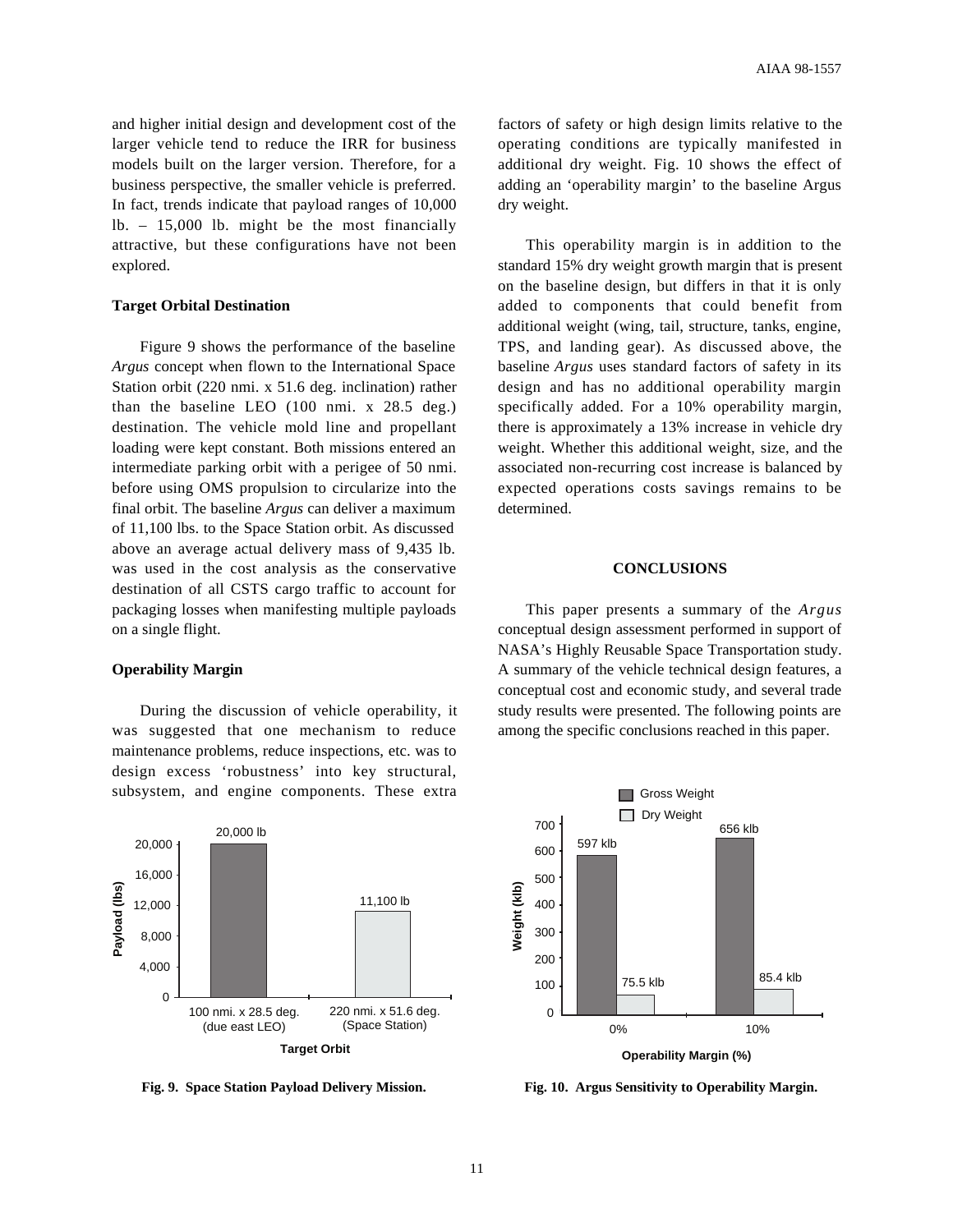- 1. The *Argus* flight vehicle is an attractive size and weight for delivering cargo and even passengers to LEO. It offers a relatively large payload mass fraction of 3.35% and avoids the use of scramjet propulsion. However, it does make aggressive weight reducing technology assumptions in structure, TPS, and subsystem weights, so should not be considered a *near-term* launch vehicle candidate. However, a target deployment date of 2010 - 2015 seems reasonable.
- 2. The Maglifter ground-based launch assist system offers some particularly synergistic benefits for the SERJ-powered *Argus*. When coupled with the Maglifter, *Argus* has lighter landing gear, smaller wing, and better engine performance. Due to its more shallow trajectory, steep track release angles are not necessary and a 0 deg. departure angle was baselined.
- 3. A conceptual cost and business model assessment of the *Argus* system shows an optimized IRR of 28.1% for a fleet of three vehicles serving commercial and government cargo and passenger markets to LEO and the Space Station. The recurring cost per pound of payload was estimated to be \$169/lb. for the ISS mission— meeting the HRST target of \$100/lb. - \$200/lb. However, given the risk and uncertainty involved, a 28.1% IRR might still be insufficient for investors. Also, the optimized market prices (not costs) show only a moderate advantage over current expendable launch vehicles and so significant reductions in the cost of access to space were not realized with the current analysis models.

# **ACKNOWLEDGMENTS**

The authors would like to thank the members of the Georgia Institute of Technology Space Systems Design Laboratory (SSDL) and specifically the *Argus* design team for their contributions to this research. RBCC engine performance analysis was performed by John Bradford. Cost and economic analysis was performed by Jeff Whitfield. David McCormick performed mass properties analysis.

This work was partially sponsored by NASA - Marshall Space Flight Center under grant NCC8-108 to the Georgia Institute of Technology.

#### **REFERENCES**

- 1. Mankins, J. C., "Highly Reusable Space Transportation: Approaches to the Problem," AIAA 95-4085, 1995 AIAA Space Programs and Technologies Conference, Huntsville, AL, September 1995.
- 2. Mankins, J. C., "Lower Costs for Highly Reusable Space Vehicles," *Aerospace America*, March, 1998, pp. 36 – 42.
- 3 . Slaughter, M., Burke, P., and Hingerty, A., "MagLifter Siting Criteria, Site Selection, and Resource Evaluation Report," A report of the MagLifter Research Consortium, Inc., Golden, CO, January 31, 1998.
- 4 . Haney, J. W., "Highly Reusable Space Transportation (HRST) Advanced Concepts Study," Rockwell Aerospace Corporation, project report #43120, November 30, 1995.
- 5. Escher, William J. D., and Flornes B. J., "A Study of Composite Propulsion Systems for Advanced Launch Vehicle Applications," Final report for NASA contract NAS7-377, The Marquardt Corporation, Van Nuys, CA, April 1967, Vol. 1 - 9.
- 6. Escher, William J. D., ed., *The Synerjet Engine: Airbreathing/Rocket Combined-Cycle Propulsion for Tomorrow's Space Transports*, SAE PT-54, Society of Automotive Engineers, Warrendale, PA, 1997.
- 7. Olds, John R., and Bradford, John., "SCCREAM (Simulated Combined-Cycle Rocket Engine Analysis Module): A Conceptual RBCC Engine Design Tool," AIAA 97-2760, 33rd AIAA/ASME/SAE/ASEE Joint Propulsion Conference and Exhibit, Seattle, WA, July 1997.